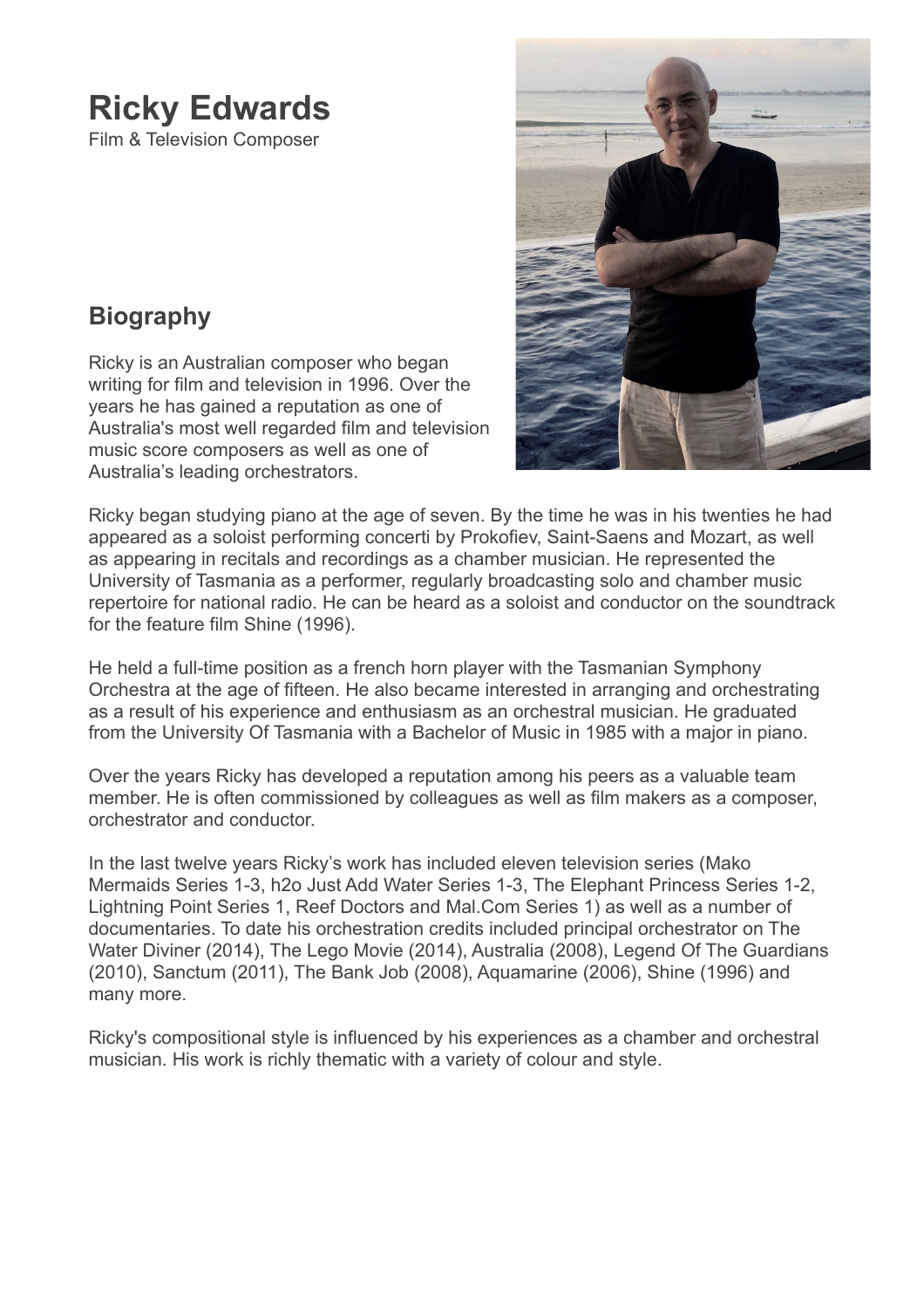# **Projects**

## **2016**

[Mako Mermaids Series 3 \(aka Mako: Island Of Secrets Series 3\)](http://www.rickyedwards.com/makomermaids) [Composer](http://www.rickyedwards.com/makomermaids) [TV Series \(16 x 30 minute\)](http://www.rickyedwards.com/makomermaids) [Jonathan M Shiff Production](http://www.rickyedwards.com/makomermaids) Principal Cast :: Isabel Durant, Allie Bertram, Linda Ngo, Chai Romruen, Gemma Forsyth [ZDF Enterprises, Network Ten, Netflix](http://www.rickyedwards.com/makomermaids)

### **2015**

[Mako Mermaids Series 2 \(aka Mako: Island Of Secrets Series 2\)](http://www.rickyedwards.com/makomermaids) [Composer](http://www.rickyedwards.com/makomermaids) [TV Series \(26 x 30 minute\)](http://www.rickyedwards.com/makomermaids) [Jonathan M Shiff Production](http://www.rickyedwards.com/makomermaids) [Series Directors :: Grant Brown, Evan Clarry](http://www.rickyedwards.com/makomermaids) [Principal Cast :: Amy Ruffle, Allie Bertram, Isabel Durant, Chai Romruen, Gemma Forsyth,](http://www.rickyedwards.com/makomermaids)  [Alex Cubis, Dominic Deutscher](http://www.rickyedwards.com/makomermaids) [ZDF Enterprises, Network Ten, Netflix](http://www.rickyedwards.com/makomermaids)

The Dressmaker **Orchestrator** Feature Film A Jocelyn Moorhouse Film Principal Cast :: Kate Winslet, Liam Hemsworth, Hugo Weaving Apollo Media, Film Art Media, Screen Australia

Looking For Grace **Orchestrator** Feature Film A Sue Brooks Film Principal Cast :: Radha Mitchell, Richard Roxburgh, Myles Pollard Palace Films

### **2014**

[James Cameron's Deepsea Challenge](http://www.rickyedwards.com/deepsea-challenge-3d) [Composer](http://www.rickyedwards.com/deepsea-challenge-3d) [Feature Documentary](http://www.rickyedwards.com/deepsea-challenge-3d) [A John Bruno, Ray Quint, Andrew Wight Film](http://www.rickyedwards.com/deepsea-challenge-3d) [Principal Cast :: James Cameron, Frank Lotito, Lachlan Woods](http://www.rickyedwards.com/deepsea-challenge-3d) [National Geographic, Beyond Production](http://www.rickyedwards.com/deepsea-challenge-3d)

The Water Diviner **Orchestrator** Feature Film A Russell Crowe Film Principal Cast :: Russell Crowe, Jai Courtney, Olga Kurylenko Fear of God Films, Hopscotch Features, RatPac Entertainment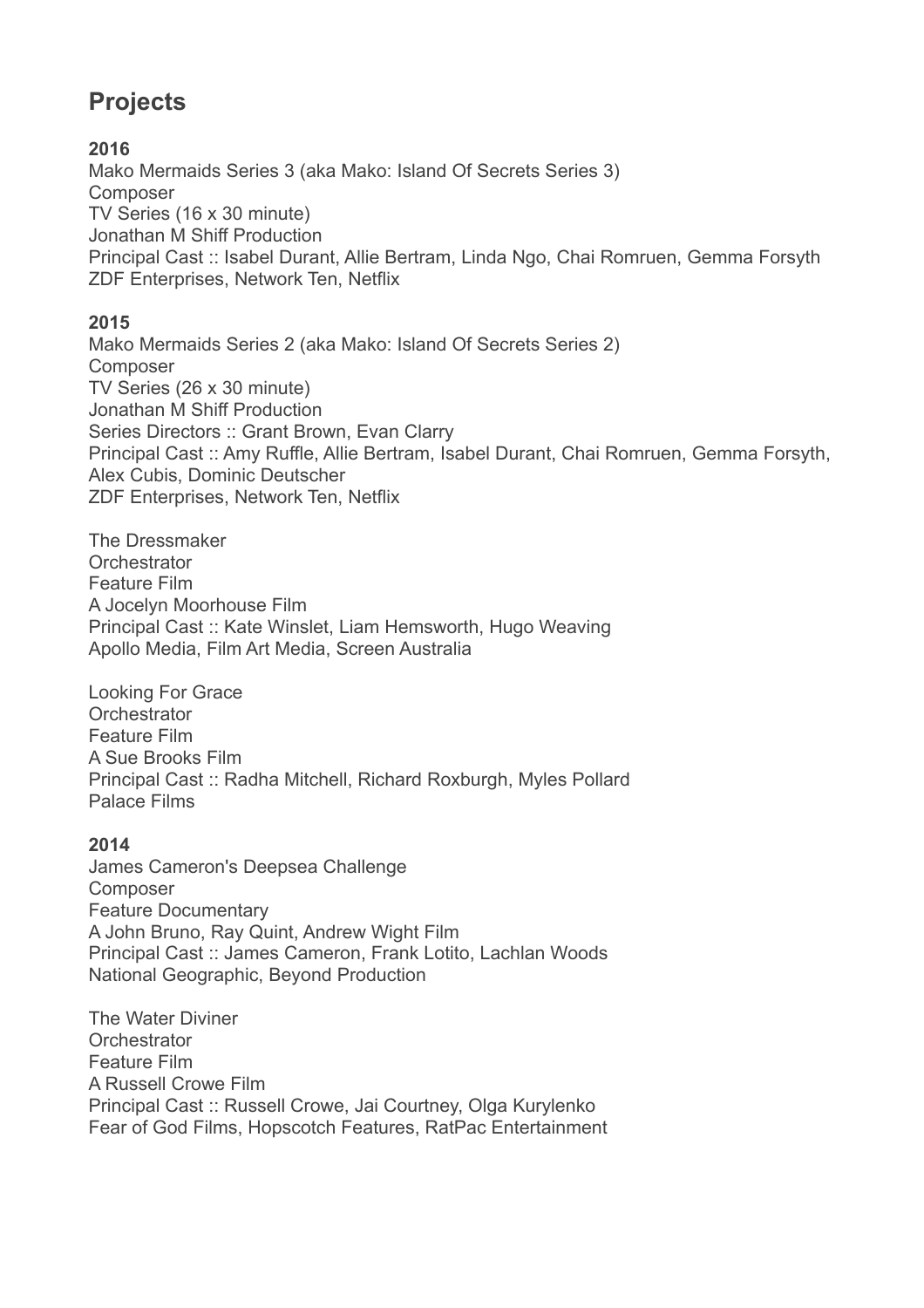The Lego Movie **Orchestrator** Feature Film A Phil Lord, Christopher Miller Film Principal Cast :: Chris Pratt, Will Arnett, Elizabeth Banks, Will Ferrell Warner Bros., Village Roadshow Pictures, RatPac-Dune Entertainment

**Healing Orchestrator** Feature Film A Craig Monahan Film Principal Cast :: Hugo Weaving, Don Hany Pointblank Pictures, Screen Australia

John Doe: Vigilante **Orchestrator** Feature Film A Kelly Dolen Film Principal Cast :: Jamie Bamber, Daniel Lissing Rapidfire Entertainment, Screen Corporation

#### **2013**

[Mako Mermaids Series 1 \(aka Mako: Island Of Secrets Series 1\)](http://www.rickyedwards.com/makomermaids) [Composer](http://www.rickyedwards.com/makomermaids) [TV Series \(26 x 30 minute\)](http://www.rickyedwards.com/makomermaids) [Jonathan M Shiff Production](http://www.rickyedwards.com/makomermaids) [Series Directors :: Grant Brown, Evan Clarry](http://www.rickyedwards.com/makomermaids) Principal Cast :: Lucy Fry, Ivy Latimer, Amy Ruffle, Chai Romruen, Gemma Forsyth [ZDF Enterprises, Network Ten, Netflix](http://www.rickyedwards.com/makomermaids)

[Reef Doctors](http://www.rickyedwards.com/reef-doctors) [Composer](http://www.rickyedwards.com/reef-doctors) [TV Series \(13 x 60 minute\)](http://www.rickyedwards.com/reef-doctors) [Jonathan M Shiff Production](http://www.rickyedwards.com/reef-doctors) [Series Directors :: Colin Budds, Grant Brown](http://www.rickyedwards.com/reef-doctors) [Principal Cast :: Lisa McCune, Richard Brancatisano](http://www.rickyedwards.com/reef-doctors) [ZDF Enterprises, Network Ten](http://www.rickyedwards.com/reef-doctors)

#### **2012**

[Lightning Point](http://www.rickyedwards.com/lightning-point) [Composer](http://www.rickyedwards.com/lightning-point) [TV Series \(26 x 30 minute\)](http://www.rickyedwards.com/lightning-point) [Jonathan M Shiff Production](http://www.rickyedwards.com/lightning-point) [Series Directors :: Colin Budds, Evan Clarry](http://www.rickyedwards.com/lightning-point) [Principal Cast :: Lucy Fry, Philippa Coulthard, Jessica Green, Kenji Fitzgerald](http://www.rickyedwards.com/lightning-point)  [ZDF Enterprises, Network Ten](http://www.rickyedwards.com/lightning-point)

Fanfares For The City Of Hobart Composer Concert Work Commissioned by The City of Hobart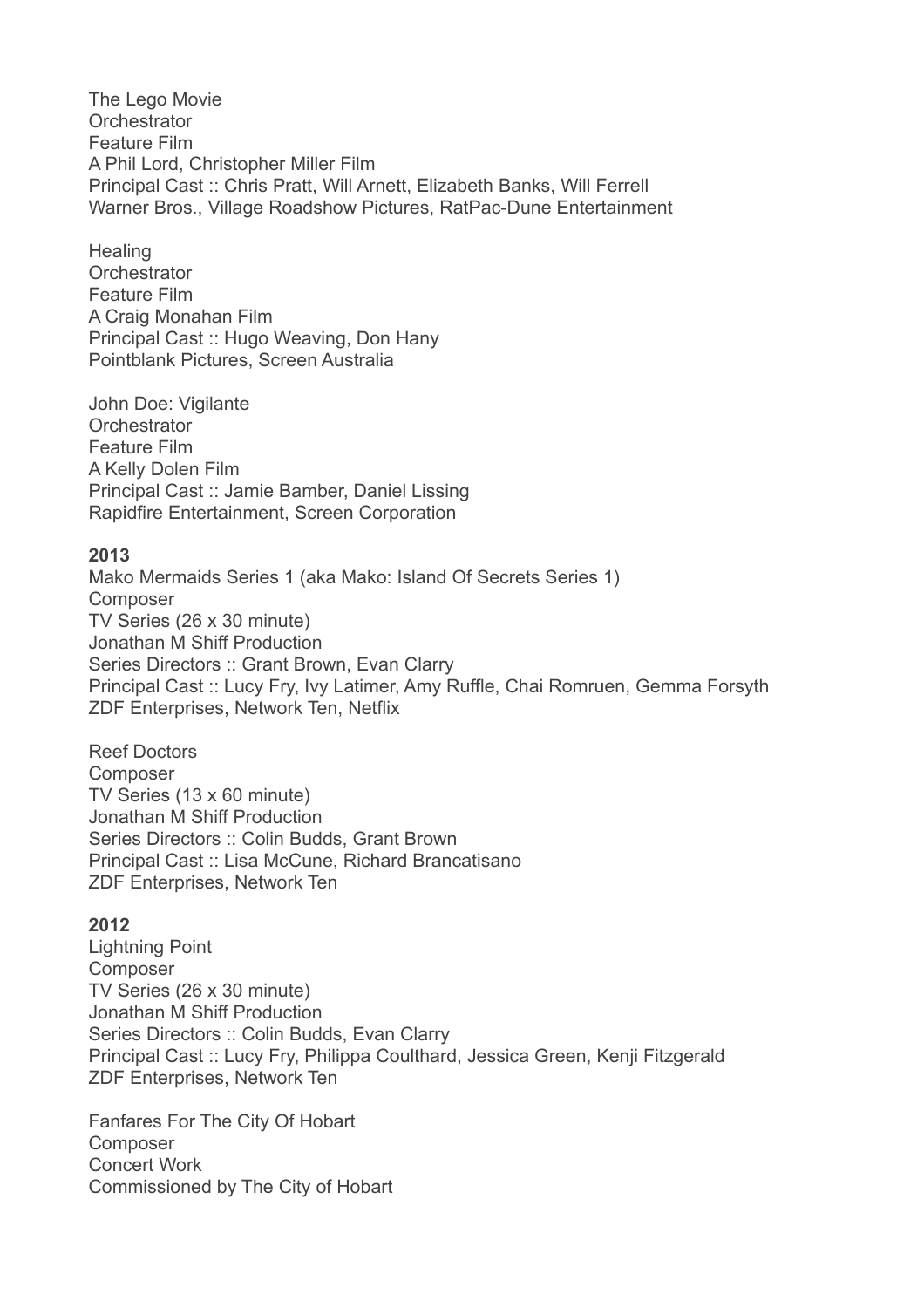[The 25th Reich](http://www.rickyedwards.com/the-25th-reich) [Composer](http://www.rickyedwards.com/the-25th-reich) [Feature Film](http://www.rickyedwards.com/the-25th-reich) [A Stephen Amis Film](http://www.rickyedwards.com/the-25th-reich) Principal Cast :: Jim Knobeloch, Serge De Nardo, Angelo Salamanca, Jak Wyld [Revolution Pictures, KikGroup, Acme Film Company](http://www.rickyedwards.com/the-25th-reich)

#### **2011**

[mal.com](http://www.rickyedwards.com/malcom) [Composer](http://www.rickyedwards.com/malcom) [TV Series \(13 x 15 minutes\)](http://www.rickyedwards.com/malcom) [Series Director :: David Swann](http://www.rickyedwards.com/malcom) [Principal Cast :: Geoff Paine, Luke Ledger, Ruby Hall](http://www.rickyedwards.com/malcom)  [A Susie Campbell Production, Animazing Productions](http://www.rickyedwards.com/malcom)

[The Elephant Princess Series 2](http://www.rickyedwards.com/the-elephant-princess) [Composer](http://www.rickyedwards.com/the-elephant-princess) [TV Series \(26 x 30 minute\)](http://www.rickyedwards.com/the-elephant-princess) [Jonathan M Shiff Production](http://www.rickyedwards.com/the-elephant-princess) [Series Directors :: Grant Brown, Colin Budds](http://www.rickyedwards.com/the-elephant-princess) [Principal Cast :: Emily Robins, Maddy Tyers, Liam Hemsworth](http://www.rickyedwards.com/the-elephant-princess) [ZDF Enterprises, Network Ten](http://www.rickyedwards.com/the-elephant-princess)

Sanctum **Orchestrator** Feature Film An Alister Grierson Film Principal Cast :: Richard Roxburgh, Rhys Wakefield, Alice Parkinson Universal Pictures, Relativity Media, Wayfare Entertainment

Burning Man **Orchestrator** Feature Film A Jonathan Teplitzky Film Principal Cast :: Matthew Goode, Bojana Novakovic Archer Street Productions, Latitude Media, Meercat Films

#### **2010**

[h2o: Just Add Water Series 3](http://www.rickyedwards.com/h2o-just-add-water)  [Composer](http://www.rickyedwards.com/h2o-just-add-water) [TV Series \(26 x 30 minute\)](http://www.rickyedwards.com/h2o-just-add-water) [Jonathan M Shiff Production](http://www.rickyedwards.com/h2o-just-add-water) [Series Directors :: Colin Budds, Jeffrey Walker](http://www.rickyedwards.com/h2o-just-add-water) [Principal Cast :: Phoebe Tonkin, Cariba Heine, Indiana Evans, Angus McLaren](http://www.rickyedwards.com/h2o-just-add-water) [ZDF Enterprises, Network Ten](http://www.rickyedwards.com/h2o-just-add-water)

Back To My Roots Composer **Documentary** A David Swann Documentary Principal Cast :: Simon Palomares, Jorge Segura El Comico Productions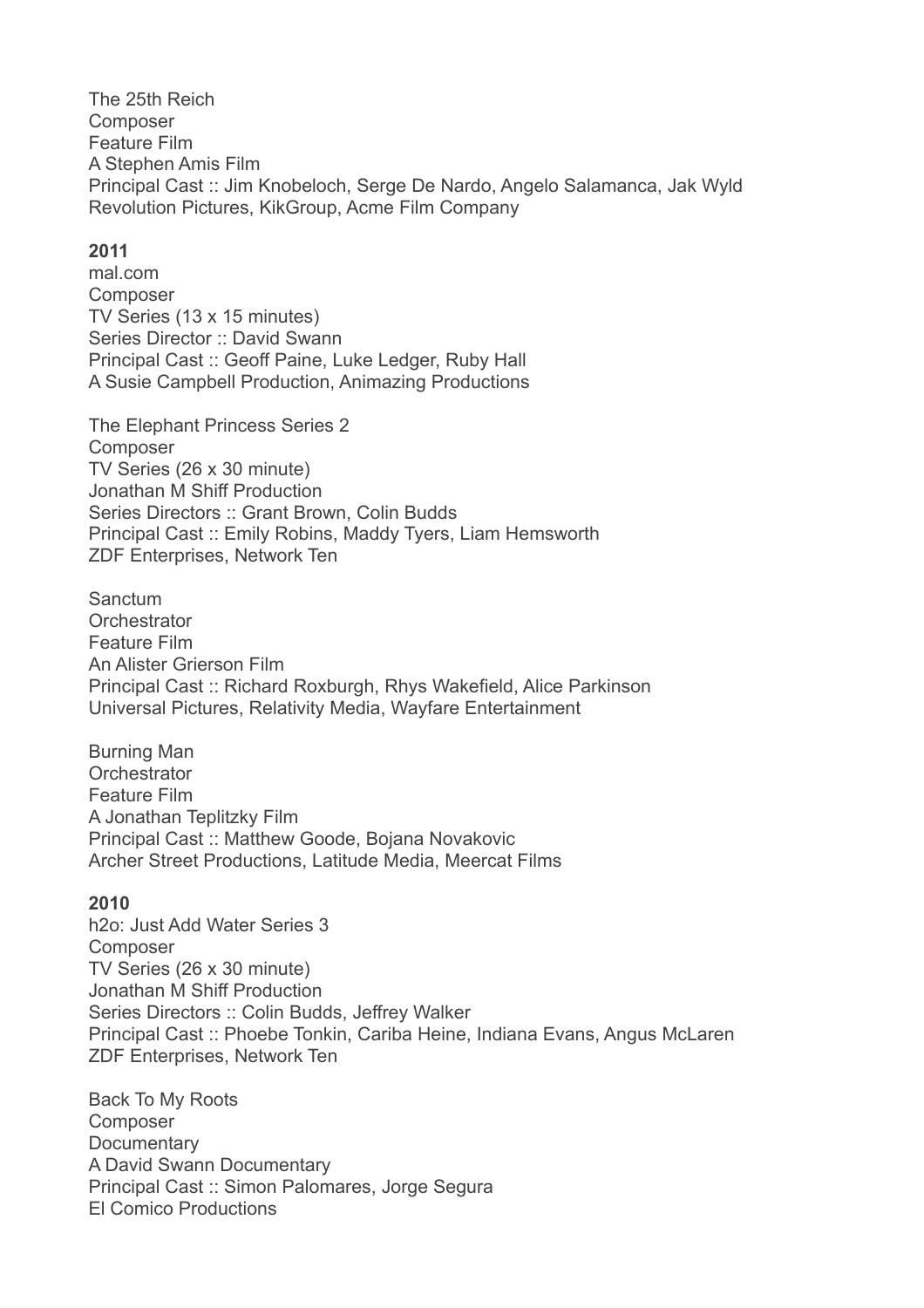Legend Of The Guardians **Orchestrator** Feature Film A Zack Snyder Film Principal Cast :: Jim Sturgess, Hugo Weaving Warner Bros., Village Roadshow Pictures, Animal Logic

#### **2009**

Kohonas Composer **Documentary** A David Swann Documentary Principal Cast :: Simon Palomares, Jorge Segura El Comico Productions

Cutud Composer **Documentary** A Scott Wurth Documentary

The 5th Station Composer **Documentary** A Scott Wurth Documentary

The Blue Mansion **Orchestrator** Feature Film A Glen Goei Film Principal Cast :: Patrick Teoh, Louisa Chong, Kay Siu Lim Tiger Tiger Pictures

Under The Mountain **Orchestrator** Feature Film A Jonathan King Film Principal Cast :: Sam Neill, Tom Cameron, Sophie McBride 120dB Films, Index Films, Liberty Films

#### **2008**

[The Elephant Princess Series 1](http://www.rickyedwards.com/the-elephant-princess) [Composer](http://www.rickyedwards.com/the-elephant-princess) [TV Series \(26 x 30 minute\)](http://www.rickyedwards.com/the-elephant-princess) [Jonathan M Shiff Production](http://www.rickyedwards.com/the-elephant-princess) [Series Directors :: Grant Brown, Roger Hodgman, Daniel Nettheim](http://www.rickyedwards.com/the-elephant-princess)  [Principal Cast :: Emily Robins, Maddy Tyers](http://www.rickyedwards.com/the-elephant-princess) [ZDF Enterprises, Network Ten](http://www.rickyedwards.com/the-elephant-princess)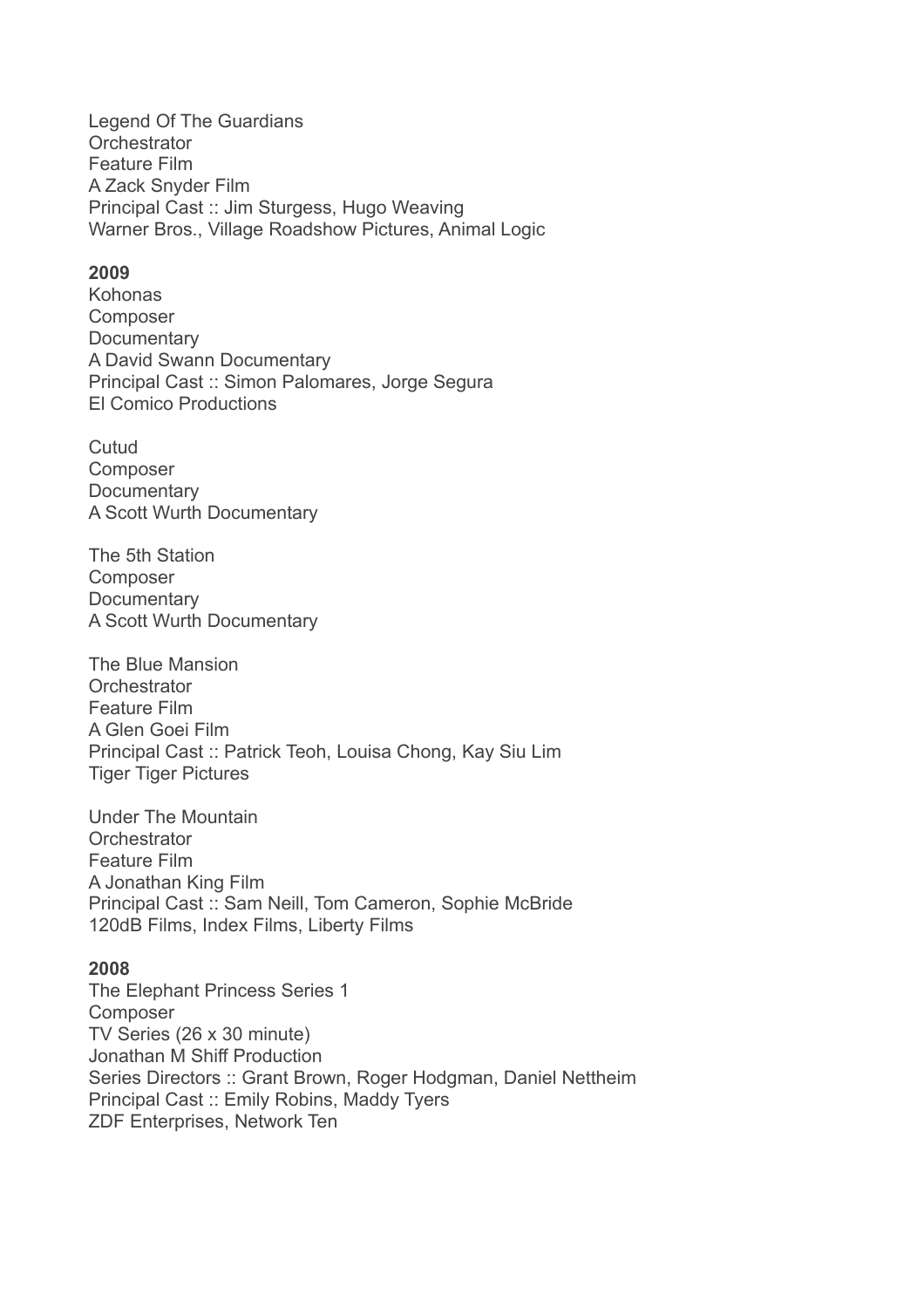Australia **Orchestrator** Feature Film A Baz Luhrmann Film Principal Cast :: Nicole Kidman, Hugh Jackman Twentieth Century Fox Film Corporation, Bazmark Films, ScreenWest

The Children Of Huang Shi **Orchestrator** Feature Film A Roger Spottiswoode Film Principal Cast :: Jonathan Rhys Meyers, Rahda Mitchell, Chow Yun Fat, Michelle Yeoh Australian Film Finance Corporation (AFFC), Ming Productions, Bluewater Pictures

The Bank Job **Orchestrator** Feature Film A Roger Donaldson Film Principal Cast :: Jason Statham, Saffron Burrows Mosaic Media Group, Relativity Media, Skyline (Baker St)

#### **2007**

[h2o: Just Add Water Series 2](http://www.rickyedwards.com/h2o-just-add-water)  [Composer](http://www.rickyedwards.com/h2o-just-add-water) [TV Series \(26 x 30 minute\)](http://www.rickyedwards.com/h2o-just-add-water) [Jonathan M Shiff Production](http://www.rickyedwards.com/h2o-just-add-water) [Series Directors :: Colin Budds, Jeffrey Walker](http://www.rickyedwards.com/h2o-just-add-water) [Principal Cast :: Phoebe Tonkin, Cariba Heine, Claire Holt, Angus McLaren](http://www.rickyedwards.com/h2o-just-add-water)  [ZDF Enterprises, Network Ten](http://www.rickyedwards.com/h2o-just-add-water)

Cheap Seats Composer Short Film A Phillip Donnellon Film Principal Cast :: Barry Otto Phillip Donnellon Films

Shake Hands With The Devils **Orchestrator** Feature Film A Roger Spottiswoode Film Principal Cast :: Roy Dupuis, Deborah Kara Unger Barna-Alper Productions, Halifax Film Company, Head Gear Films

#### **2006**

[h2o: Just Add Water Series 1](http://www.rickyedwards.com/h2o-just-add-water)  [Composer](http://www.rickyedwards.com/h2o-just-add-water) [TV Series \(26 x 30 minute\)](http://www.rickyedwards.com/h2o-just-add-water) [Jonathan M Shiff Production](http://www.rickyedwards.com/h2o-just-add-water) [Series Directors :: Colin Budds, Jeffrey Walker](http://www.rickyedwards.com/h2o-just-add-water) [Principal Cast :: Phoebe Tonkin, Cariba Heine, Claire Holt, Angus McLaren](http://www.rickyedwards.com/h2o-just-add-water)  [ZDF Enterprises, Network Ten](http://www.rickyedwards.com/h2o-just-add-water)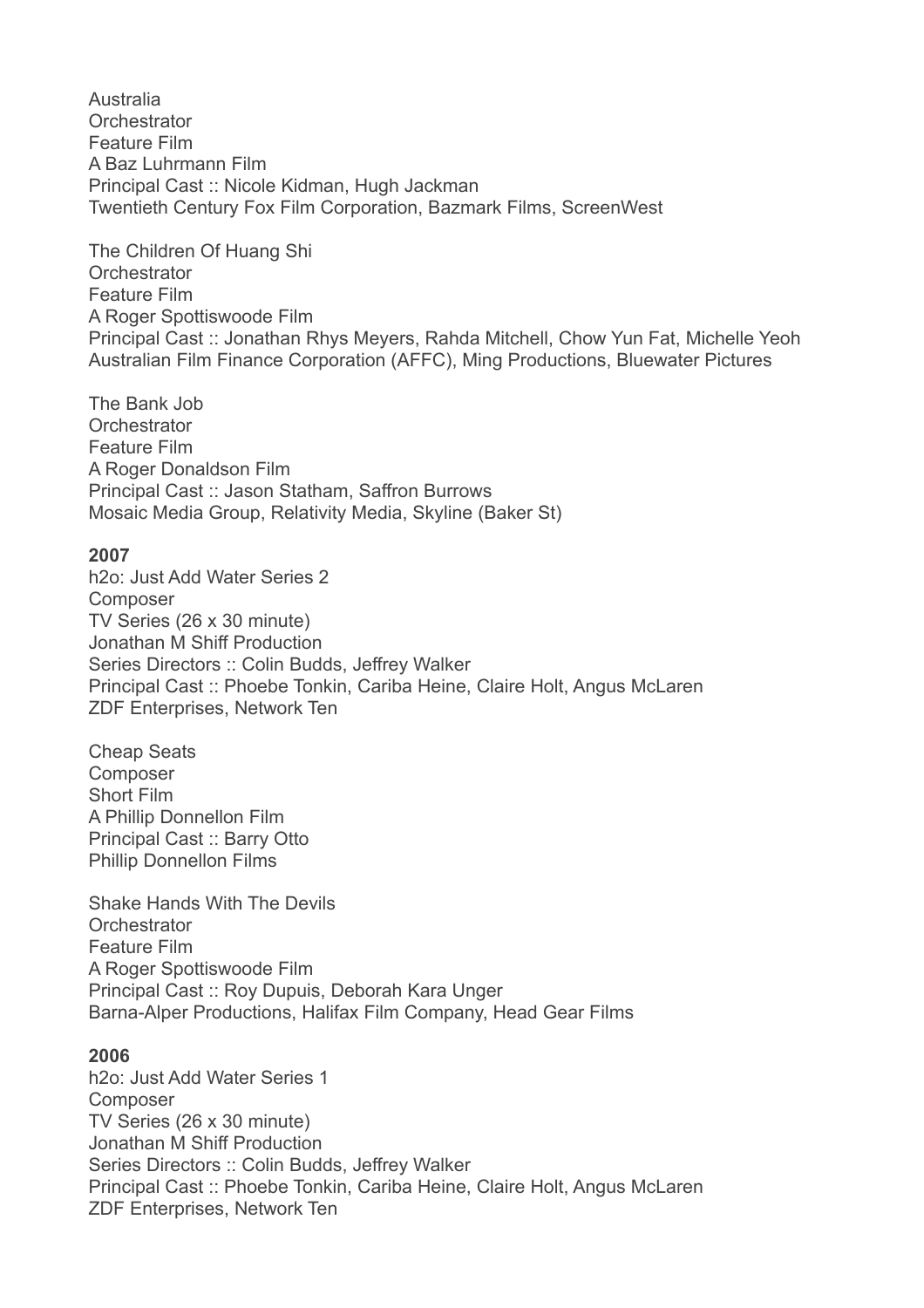Irresistible **Orchestrator** Feature Film An Ann Turner Film Principal Cast :: Susan Sarandon, Sam Neill, Emily Blunt Baker Street, Film Finance, Film Victoriaßœ

Aquamarine **Orchestrator** Feature Film An Elizabeth Allen Film Principal Cast :: Emma Roberts, Joanna 'JoJo' Levesque, Sara Paxton Fox 2000 Pictures, Storefront Pictures

Elephant Tales **Orchestrator** Feature Film A Mario Andreacchio Film Principal Cast :: Jonathan Patrick Moore, Anni Lindner, Patrick Floersheim AMPCO Films, Breakout Films, Adelaide Motion Picture Company

Black Jack [episode 6 "Ghosts"] **Orchestrator** Feature Film A Kate Woods Film Jigsaw Entertainment Productions

#### **2005**

Surviving Extremes Composer **Documentary** A David Parer Documentary Australian Broadcasting Corporation Natural History Unit

The Writer Composer Short Film A Matt Norman Film Wingman Pictures

Kidnapped **Orchestrator** Television Movie A Brendan Maher Film British Broadcasting Corporation (BBC), South Pacific Pictures

Black Jack [episode 5 "At The Gates"] **Orchestrator** Television Mini Series A Peter Andrikidis Film Jigsaw Entertainment Productions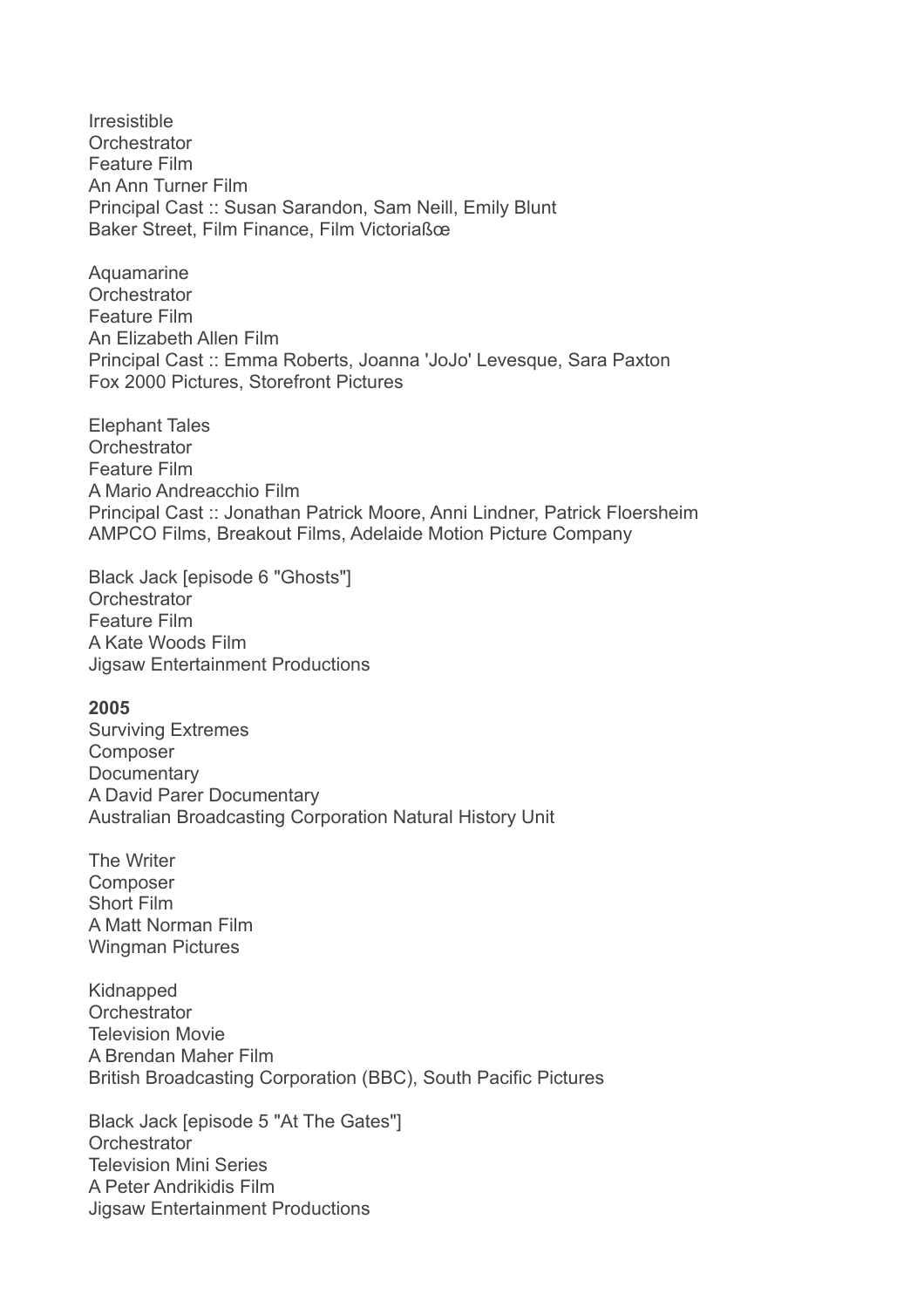#### **2004**

Terrors Of Tasmania Composer **Documentary** A David Parer Documentary Australian Broadcasting Corporation Natural History Unit

All The King's Horses Composer Short Film A Matt Norman Film Wingman Pictures

Killers In Eden Composer **Documentary** A Klaus Toft Documentary Australian Broadcasting Corporation Natural History Unit

**Transformers** [Composer](http://www.rickyedwards.com/transformers) [Video Game](http://www.rickyedwards.com/transformers) [Published by Atari, Inc. \(Atari Australia\)](http://www.rickyedwards.com/transformers) [Developed by Atari Melbourne House Pty Ltd.](http://www.rickyedwards.com/transformers)  [Released May 05, 2004](http://www.rickyedwards.com/transformers) [Platform PlayStation 2](http://www.rickyedwards.com/transformers)

Shank Composer Short Film A Matt Norman Film Wingman Pictures

The Five People You Meet In Heaven **Orchestrator** Television Movie A Lloyd Kramer Film Five People Productions Inc., Hallmark Entertainment

Peaches **Orchestrator** Feature Film A Craig Monahan Film Peach Films Pty. Ltd., Silverscreen Films, Pointblank Pictures

One Perfect Day **Orchestrator** Feature Film A Paul Currie Film Lightstream Films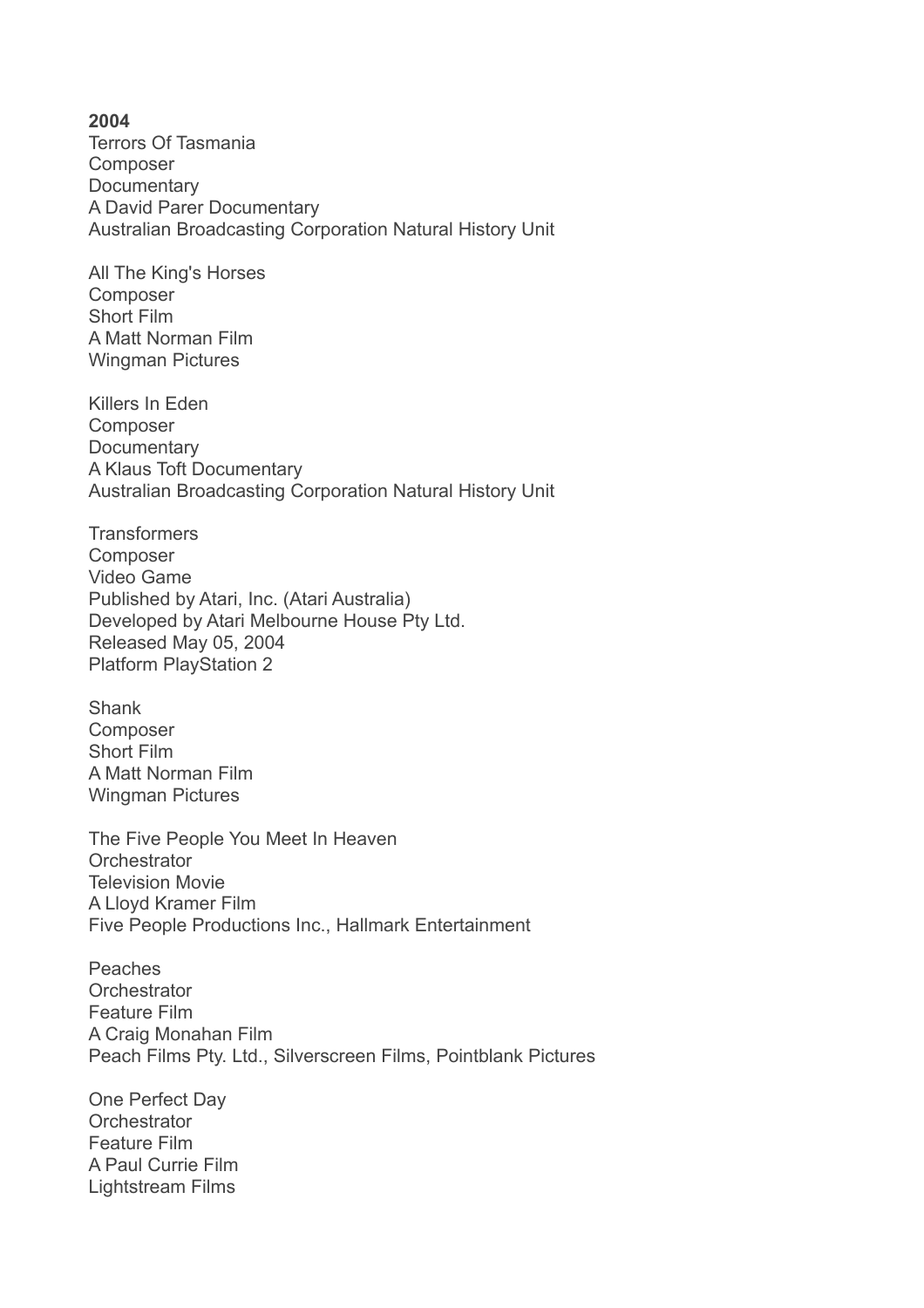Black Jack [episode 4 "Dead Memory"] **Orchestrator** Television Mini Series A Peter Andrikidis Film Jigsaw Entertainment Productions

#### **2003**

The Navigators Composer **Documentary** A Klaus Toft Documentary Australian Broadcasting Corporation Natural History Unit

From The Heart Composer **Documentary** A Bruce Permezel Documentary Australian Broadcasting Corporation Natural History Unit

[Terminator 3: Rise of the Machines](http://www.rickyedwards.com/terminator-3) [Composer](http://www.rickyedwards.com/terminator-3) [Video Game](http://www.rickyedwards.com/terminator-3) [Published by Atari, Inc. \(Atari Australia\)](http://www.rickyedwards.com/terminator-3) [Developed by Black Ops Entertainment, LLC](http://www.rickyedwards.com/terminator-3) [Released Nov 11, 2003](http://www.rickyedwards.com/terminator-3) [Platforms PlayStation 2, Xbox](http://www.rickyedwards.com/terminator-3) [C-2 Pictures, Intermedia Films, Black Ops Entertainment](http://www.rickyedwards.com/terminator-3)

The Wannabies **Orchestrator** Feature Film A Nick Giannopoulos Film G.O. Films, Macquarie Film Corporation

Japanese Story **Orchestrator** Feature Film A Sue Brooks Film Fortissimo Films, Australian Film Finance Corporation (AFFC), Gecko Films Pty. Ltd.

#### **2002**

Not Without You Composer Short Film Michelle Lehmann

Xanana, The Man, The Nation **Orchestrator Documentary** A Michael Rivette Documentary France Television Distribution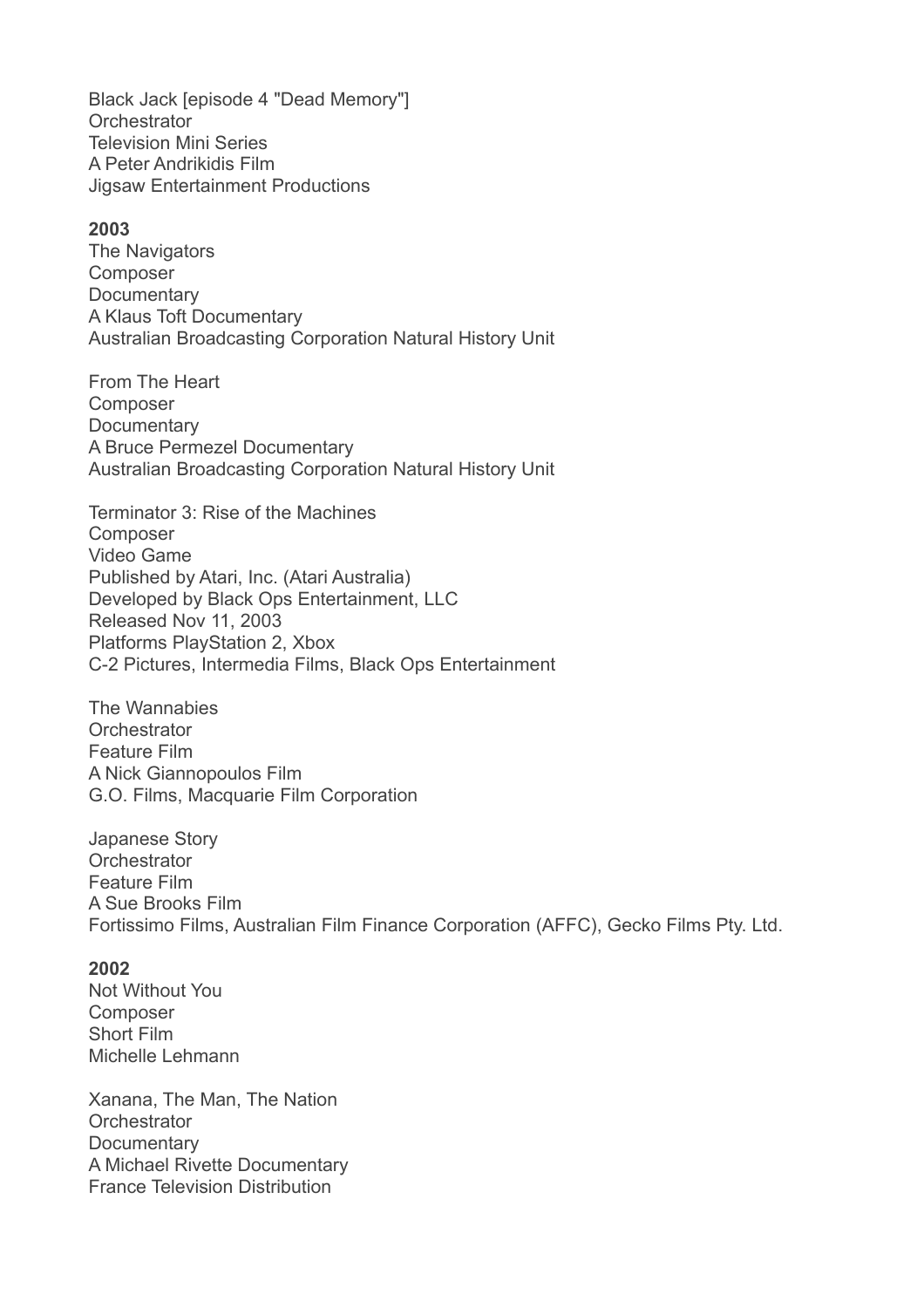Bootleg **Orchestrator** Television Mini Series A Ian Gilmour Series British Broadcasting Corporation (BBC), Burberry Productions Whale Rider Technical Music Support Feature Filmn A Niki Caro Series South Pacific Pictures, ApolloMedia Distribution, Pandora Filmproduktion **2001**  Island Life [Theme] Composer **Documentary** Producer Dione Gilmour Australian Broadcasting Corporation Natural History Unit Island Life [Episode 2 - Christmas Island] Composer **Documentary** A Judith Curran Documentary Australian Broadcasting Corporation Natural History Unit Island Life [Episode 6 - Macquarie Island] Composer **Documentary** A Wade Fiarley Documentary Australian Broadcasting Corporation Natural History Unit Return to Eden Composer **Documentary** A Celia Tate Documentary An Artemis International Production Croc Country Composer **Documentary** A Tom Hearn Documentary Australian Broadcasting Corporation Natural History Unit, National Geographic A Tea Towel Tour Of Ireland

Composer **Documentary** A Jimeoin McKeown Documentary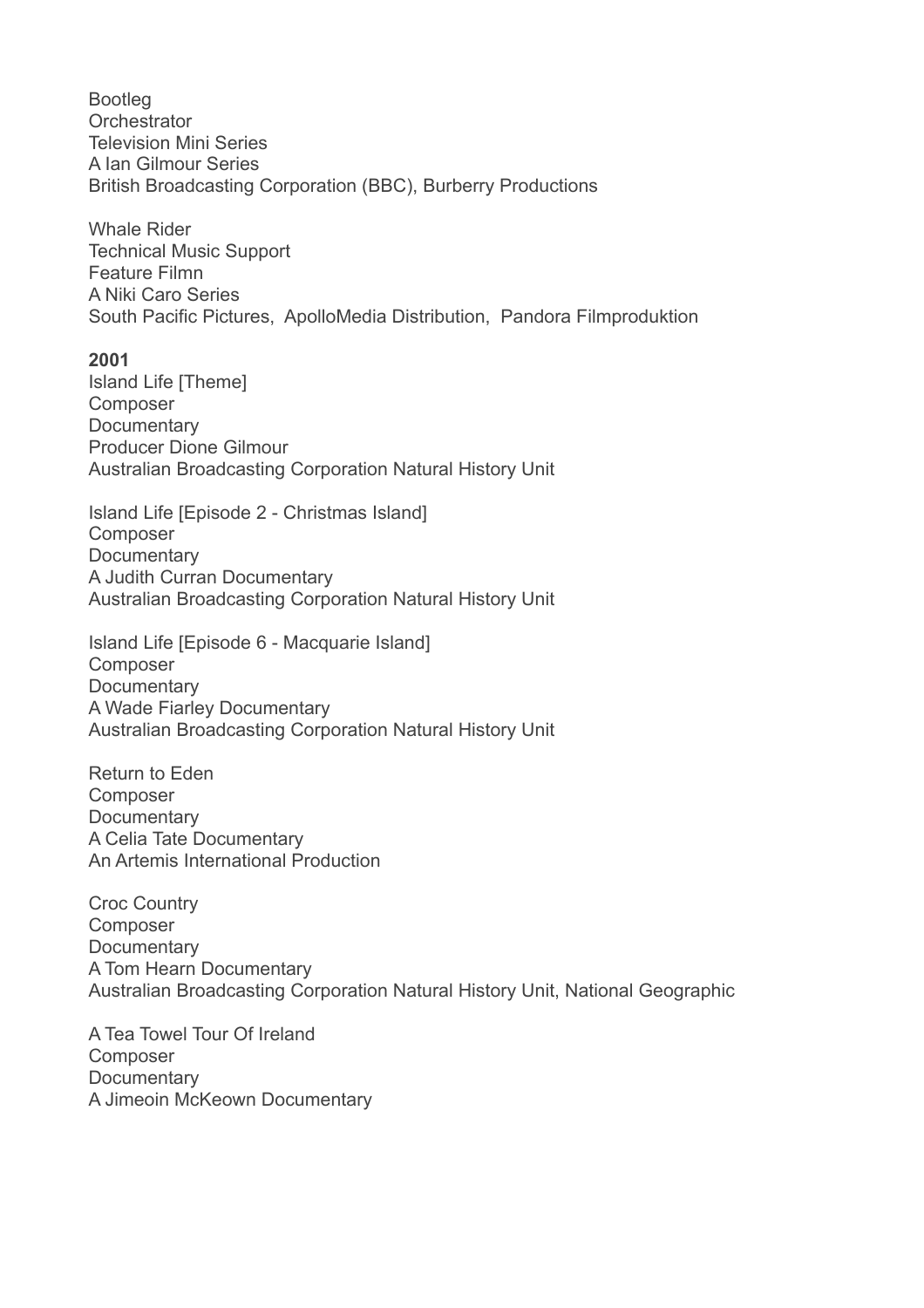Ten Million Wildcats Composer **Documentary** A Gary Steers & Dina Dalton-Hagege Documentary Wild Visuals Production

#### **2000**

Animal Olympians Composer **Documentary** A Gary Steers & Dina Dalton-Hagege Documentary Wild Visuals Production

Storm Chasers Composer **Documentary** A Mark Lamble, Klaus Toft, Jeni Clevers, Ashley Smith Documentary Australian Broadcasting Corporation Natural History Unit, National Geographic

#### **1999**

The Craic Composer Feature Film A Ted Emery Film Starring Jimeoin McKeown Australian Film Commission, The, Crack Pty. Ltd., Foster Gracie

Australia, Eye of the Storm Composer **Documentary** A Mark Lamble, Klaus Toft, Jeni Clevers, Ashley Smith Documentary Australian Broadcasting Corporation Natural History Unit, National Geographic

#### **1998**

**Crackers** Composer Feature Film A David Swann Film Australian Film Commission, The, Australian Film Finance Corporation (AFFC), Film Victoria

The Interview **Orchestrator** Feature Film A Craig Monahan Film Pointblank Pictures

Sliding Doors **Orchestrator** Feature Film A Peter Howitt Film Intermedia Films, Mirage Enterprises, Miramax Films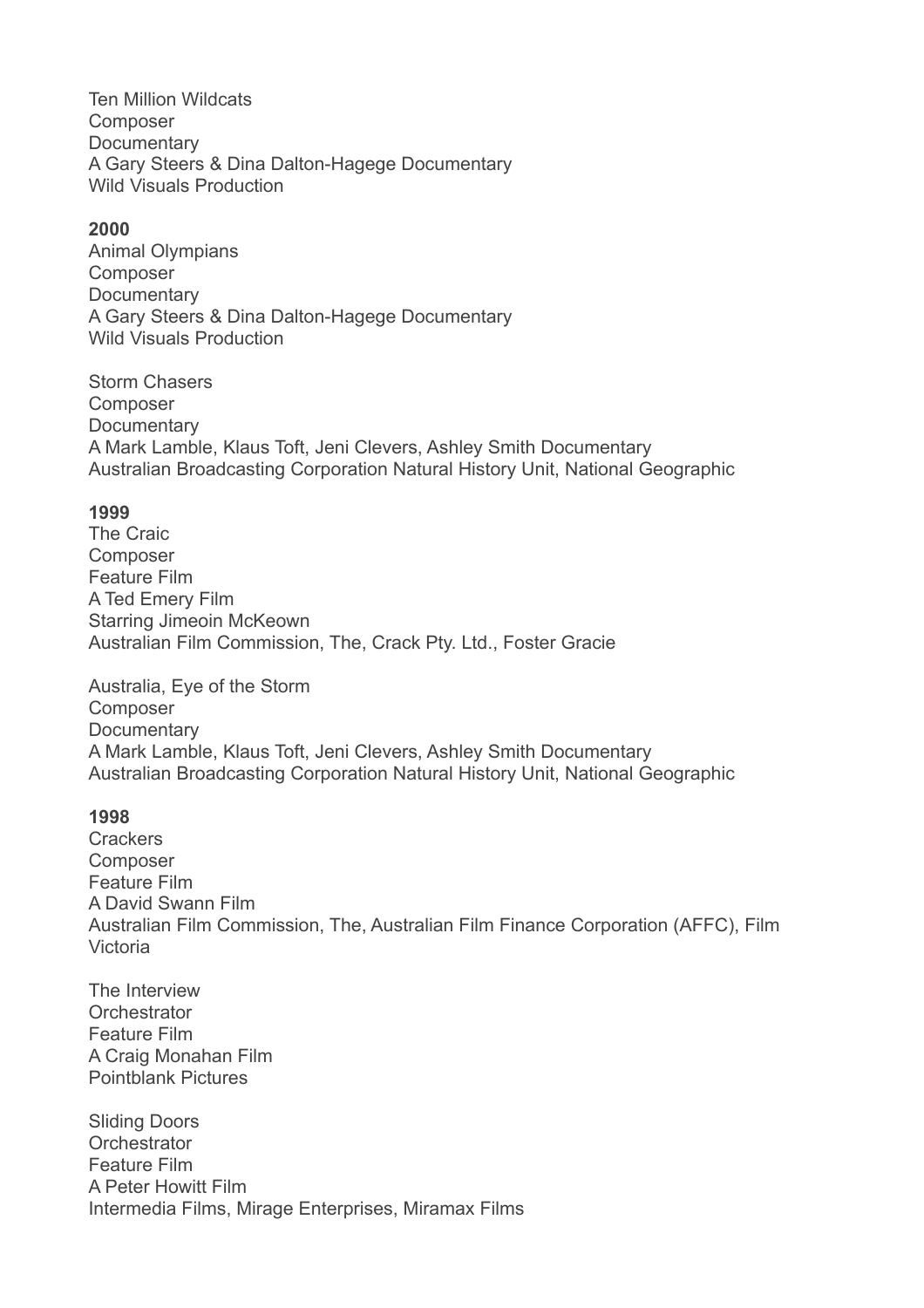# **1996**

Shine Assistant Musical Director, Conductor, Orchestrator Feature Film A Scott Hicks Film Australian Film Finance Corporation (AFFC), Film Victoria, South Australian Feature Film Company

#### **1995**

The Life of Harry Dare **Orchestrator** Feature Film An Aleksi Vellis Film Infinity Pictures